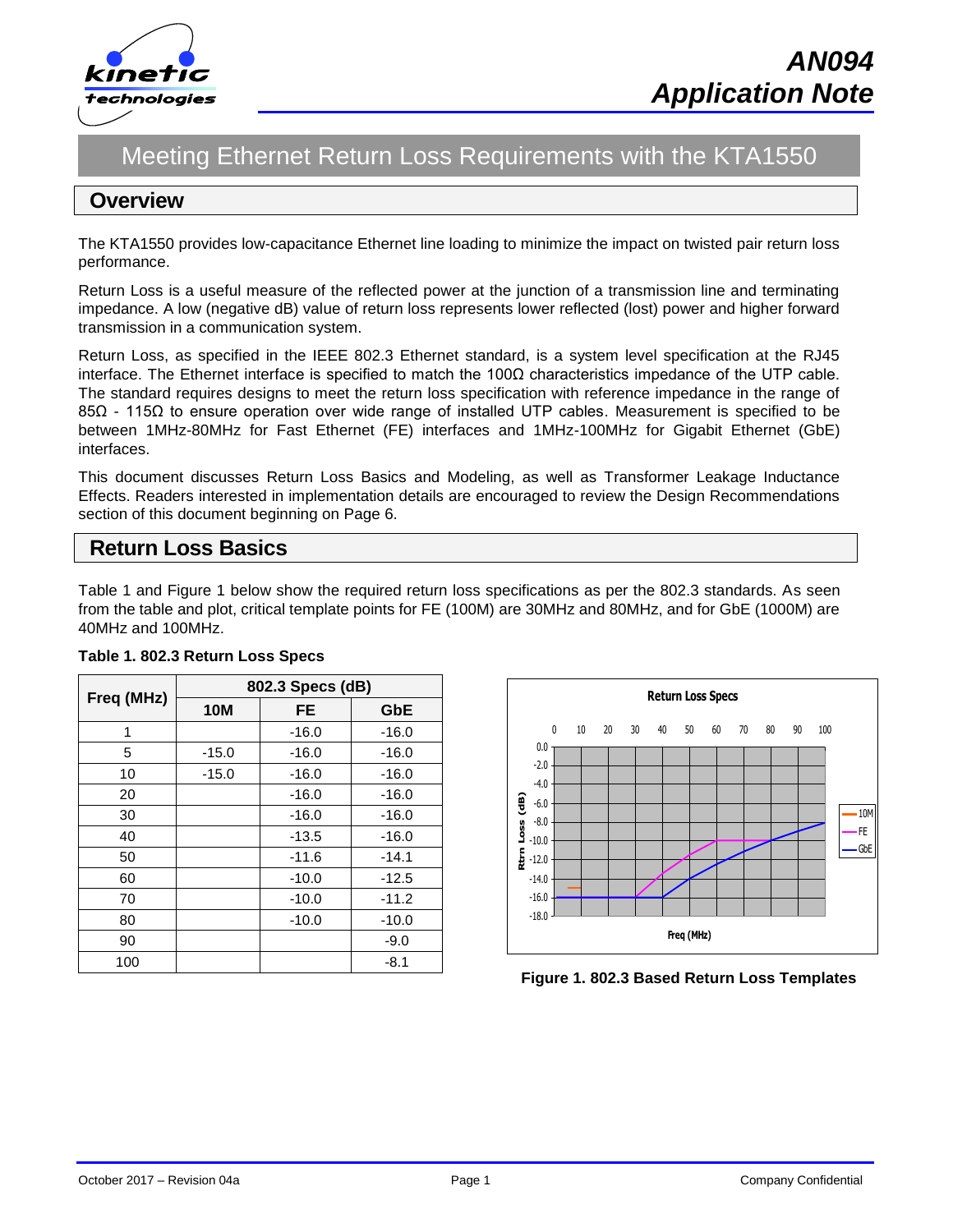

A simple analysis can be done to understand bounds on the problem.

$$
RL = 20 \log_{10} \left| \frac{Z_{ref} - Z_{DUT}}{Z_{ref} + Z_{DUT}} \right|
$$
  
\n
$$
Z_{DUT} = Z_{ref} \times \left[ \frac{1 - 10^{\wedge} (RL/20)}{1 + 10^{\wedge} (RL/20)} \right] \qquad OR \qquad Z_{DUT} = Z_{ref} \times \left[ \frac{1 + 10^{\wedge} (RL/20)}{1 - 10^{\wedge} (RL/20)} \right]
$$

From the above basic equations, and for different values of Zref as required by the standard, we can calculate the max allowable capacitance (first  $Z_{DUT}$  equation above) or inductance (second  $Z_{DUT}$  equation above) to meet the return loss requirements.



**Figure 2. Simplified Circuit to Determine Max Parasitic C/L**

Assuming circuit impedance is purely capacitive, Table 2 shows calculations for both FE and GbE for 2 resulting critical frequencies – the corner freq of 30/40MHz and end freq of 80/100MHz.

|            | <b>Freq</b> | <b>RL</b> | <b>Parameter</b>         | $Z_{\text{ref}}(\Omega)$ |       |       |
|------------|-------------|-----------|--------------------------|--------------------------|-------|-------|
|            | (Mhz)       |           |                          | 85                       | 100   | 115   |
| <b>GbE</b> | 100         | -8        | $Z_{\text{DUT}}(\Omega)$ | 36.6                     | 43.1  | 49.5  |
|            |             |           | $Z_{\text{cap}}(\Omega)$ | 57.7                     | 75.6  | 98.1  |
|            |             |           | Cmax(pF)                 | 27.6                     | 21.1  | 16.2  |
|            | 40          | $-16$     | $Z_{\text{DUT}}(\Omega)$ | 61.7                     | 72.6  | 83.5  |
|            |             |           | $Z_{\text{cap}}(\Omega)$ | 161.4                    | 265.5 | 507.3 |
|            |             |           | Cmax(pF)                 | 24.7                     | 15.0  | 7.8   |
| FE.        | 80          | $-10$     | $Z_{\text{DUT}}(\Omega)$ | 44.2                     | 51.9  | 59.7  |
|            |             |           | $Z_{\text{cap}}(\Omega)$ | 79.1                     | 108.1 | 148.4 |
|            |             |           | Cmax(pF)                 | 25.2                     | 18.4  | 13.4  |
|            | 30<br>$-16$ |           | $Z_{\text{DUT}}(\Omega)$ | 61.7                     | 72.6  | 83.5  |
|            |             |           | $Z_{\text{cap}}(\Omega)$ | 161.4                    | 265.5 | 507.3 |
|            |             |           | Cmax(pF)                 | 32.9                     | 20.0  | 10.5  |

**Table 2. Cmax Calculation for Simple Model**

As seen from Table 2, the constraint comes when the cable impedance is 115Ω. In this case the max allowable capacitance is 10.5pF for FE and 7.8pF for GbE. The 30/40MHz corner frequency is the closest violation point that determines maximum allowable capacitance.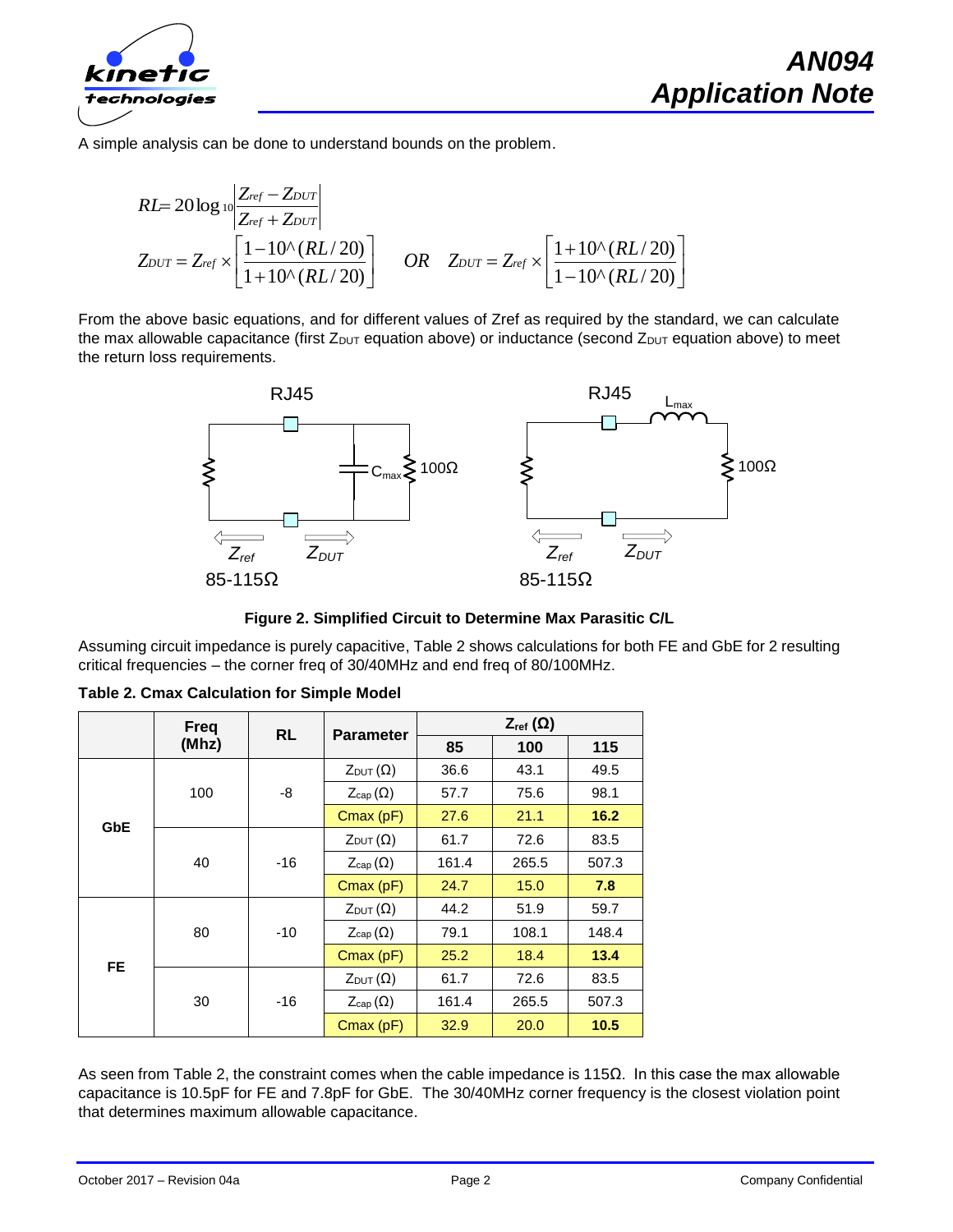

Similarly, we can analyze the channel for max allowable inductance in the Device Under test (DUT) to meet the return loss requirements. In this case the constraint comes when the cable impedance is 85Ω. As seen in Table 3, the max allowable inductance is 156nH for FE at 80MHz, and 127nH for GbE at 40MHz.

|            | <b>Freq</b> | <b>RL</b> | <b>Parameter</b>         | $Z_{ref}(\Omega)$ |       |       |
|------------|-------------|-----------|--------------------------|-------------------|-------|-------|
|            | (Mhz)       |           |                          | 85                | 100   | 115   |
| <b>GbE</b> | 100         | -8        | $Z_{\text{DUT}}(\Omega)$ | 197.4             | 232.3 | 267.1 |
|            |             |           | $Z_{\text{cap}}(\Omega)$ | 112.4             | 132.3 | 152.1 |
|            |             |           | Lmax(nH)                 | 179               | 211   | 242   |
|            | 40          | $-16$     | $Z_{\text{DUT}}(\Omega)$ | 117.0             | 137.7 | 158.3 |
|            |             |           | $ZL(\Omega)$             | 32.0              | 37.7  | 43.3  |
|            |             |           | Lmax(pF)                 | 127               | 150   | 172   |
| <b>FE</b>  | 80          | $-10$     | $Z_{\text{DUT}}(\Omega)$ | 163.6             | 192.5 | 221.4 |
|            |             |           | $ZL(\Omega)$             | 78.6              | 92.5  | 106.4 |
|            |             |           | Lmax(pF)                 | 156               | 184   | 212   |
|            | 30          | $-16$     | $Z_{\text{DUT}}(\Omega)$ | 117.0             | 137.7 | 158.3 |
|            |             |           | $ZL(\Omega)$             | 32.0              | 37.7  | 43.3  |
|            |             |           | Lmax(pF)                 | 170               | 200   | 230   |

**Table 3. Lmax Calculation for Simple Model**

These capacitance and inductance numbers are very much in the range of parasitic loading that is provided by transformers, transceivers and other components that are part of the media interface.

### **DUT Model**

The simplest way to analyze return loss in a real DUT is to establish a distributed model of the impedance network, looking into the RJ45 interface. An Ethernet Transformer provides both inductive and capacitive parasitics. Most of the other devices like the Ethernet transceiver and ESD protection devices (diodes/sidactors) can be modeled as parasitic loads. PCB traces used for routing differential signals should be modeled as a 100 $\Omega$ differential transmission line. However for a small section of signal traces at frequencies below 100MHz, these lines still need to be treated as lumped capacitive load elements.

Figure 3 shows a typical KTA1550 application diagram. Here the KTA1550 is representative of any EMI/ESD protection device used in the circuit.



**Figure 3. Simplified System Model**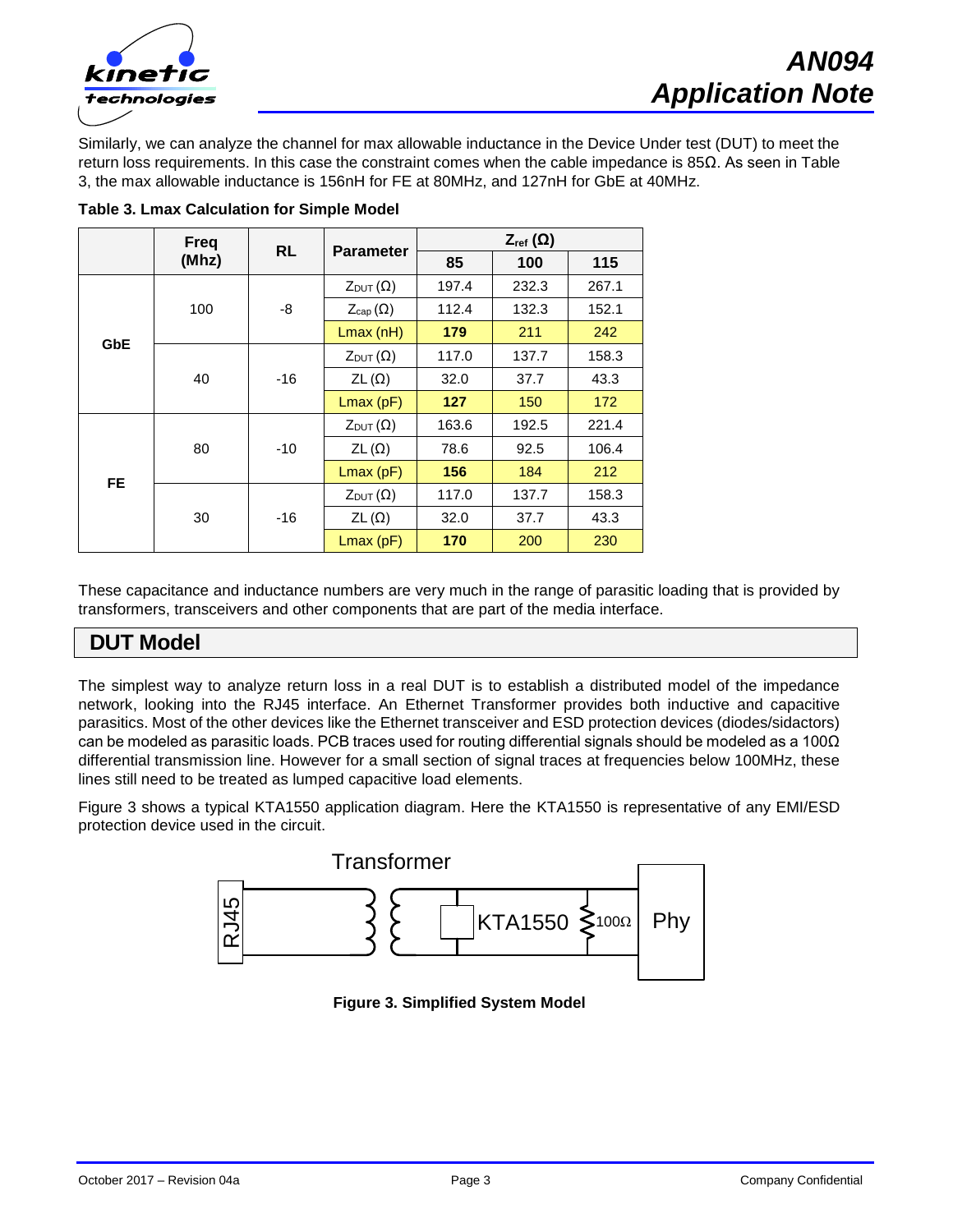

#### **Transformer Model**

Figure 4 shows the model of a typical Ethernet transformer. This model is based on measured data of popular 10/100M transformers, and as a lumped element model captures the parasitic circuit elements of the differential transformer as well as the common-mode choke (looking into the Ethernet transceiver).



#### **Figure 4. Typical Transformer Model for Differential-mode Analysis**

Leakage inductances and parasitic capacitances are the critical parameters for return loss analysis. Total leakage inductance of this typical Ethernet transformer is 165nH and the total differential parasitic capacitance is 6.4pF. These numbers are within the range of Cmax and Lmax, as previously computed in Tables 2 and 3.

#### **Analyzing the Effect of Transformer Leakage Inductance**

As noted, the return loss analysis is a multi-variable problem and often datasheet information on many variables is not available. But another way to analyze the problem is to determine the range of acceptable transformer leakage inductance and the Ferrite bead inductance that will produce an appropriate solution.

Fixed parameters:

 $Cphy = 5pF$ ,  $C1602 = 4.5pF$ ,

 $Cpcb3 = 1.5pF$ ,  $Cpcb1 = 0pF$ ,  $Cpcb2 = 5pF$  (diff)

C-xfrmr-total = 19pF (note: this is made very high for illustration purpose)

The following graphs show the resulting ranges of acceptable Xfrmr leakage inductance vs. ferrite bead inductance to meet FE return loss requirements. Figure 5 shows ranges when the common mode choke is placed on the chip side. Conversely, Figure 6 shows the ranges when the common mode choke is placed on the line side. Similar analysis can be done for GbE.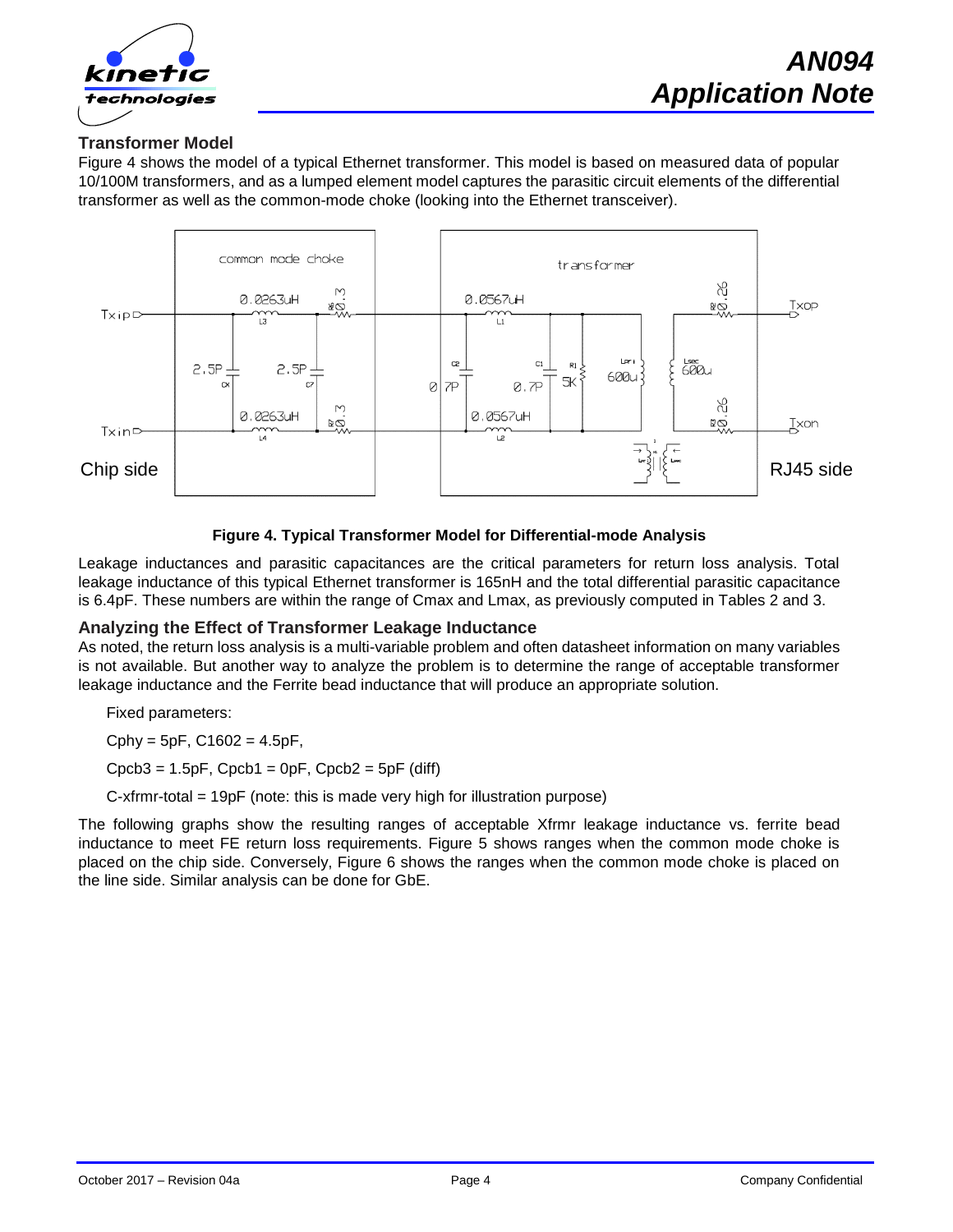

*AN094*





**Figure 5. Xfrmr Choke on the Chip Side: FB vs Xfrmr Leakage**



**Figure 6. Xfrmr Choke on the Line Side: FB vs. Xfrmr Leakage**

Purely from a return loss perspective, having a transformer with chokes on the line side is preferred since it inserts the transformer leakage inductance between the choke inter-winding capacitance and the rest of the system, creating a better distributed network for return loss. However other considerations should be kept in mind while choosing the choke locations. Specifically, current saturation in Power Over Ethernet (POE) systems and the potential for higher cross-talk in GbE systems when multiple chokes are wound on same cores to cancel DC currents in the POE network.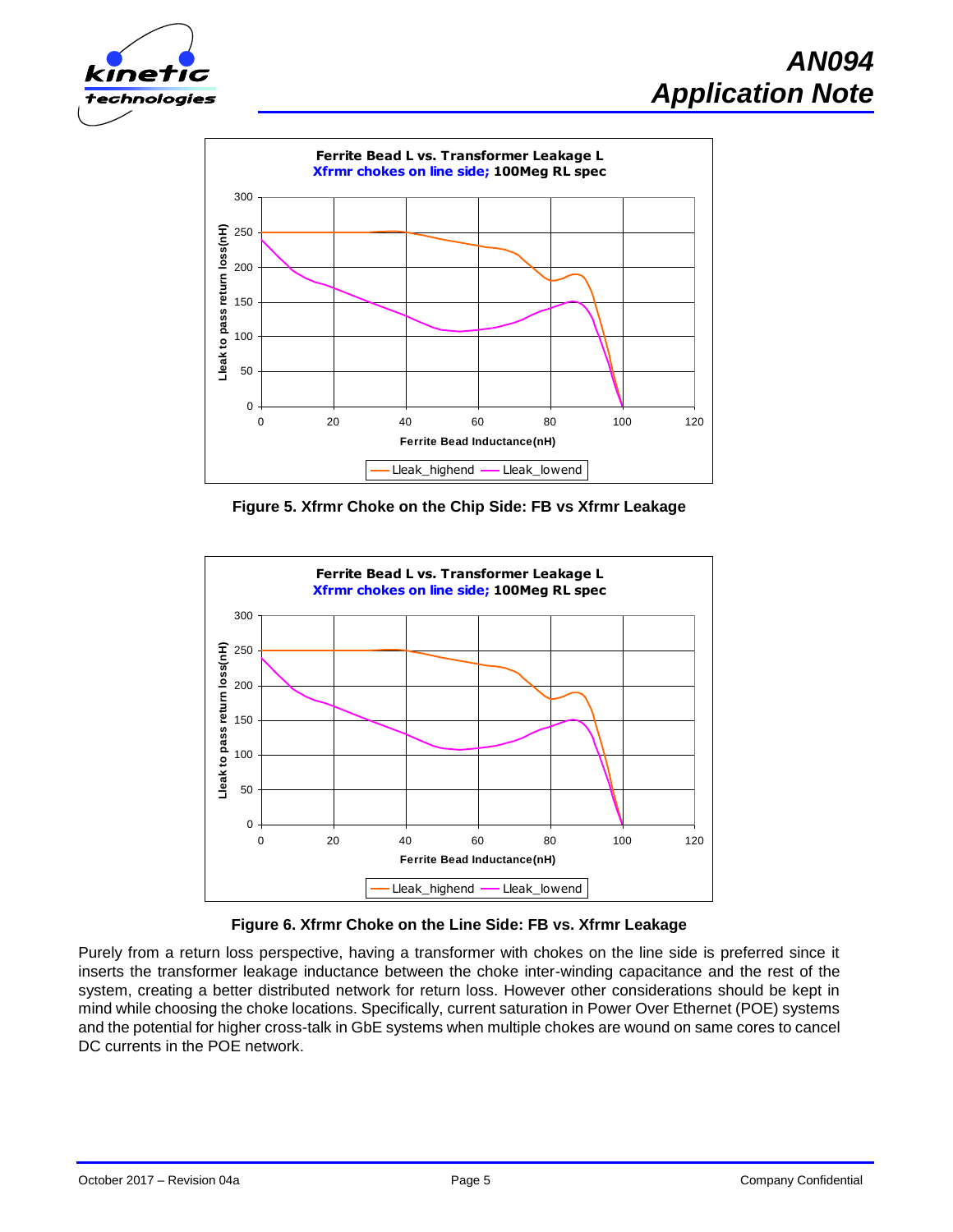

## **Design Recommendations**

The KTA1550 is designed for low capacitance loading on the line, providing a low impact to the resulting Ethernet return loss performance. Additionally, the KTA1550 can be used with off-the-shelf Ethernet transceivers and transformers to meet the required return loss specifications.

However, given the number of system parameters that can impact return loss, it's not always possible to predict the performance and variation due to used components. Therefore it is recommended that ferrite beads also be used as means of tuning the return loss performance at the system level.

#### **Ferrite Bead Implementation**

To realize the needed inductance (10-90nH range), use of ferrite beads is recommended. Ferrite beads are much cheaper than equivalent inductors. In the frequency range of interest, the real part of the impedance is negligible as shown in Figure 7. In the out-of-band spectrum (beyond 100MHz), the real part of the bead's impedance actually creates a low-pass filtering effect that helps filter out high-frequency harmonics and improves EMI performance.

An appropriate choice of ferrite bead is the Murata BLM18B series (0603), which is meant for high speed signal lines with low DCR values. Ferrite bead impedance is typically rated at 100MHz. The range of usable ferrite bead impedance for this application is typically 10Ω to 47Ω, with good centering at the 22Ω value (BLM18BA220SN1 or BLM18BB220SN1). These beads are also available in the smaller 0402 size (BLM15B series).

Table 4 shows available models in the BLM18B series. Equivalent models from other vendors are also available.

<http://search.murata.co.jp/Ceramy/image/img/PDF/ENG/L0110S0100BLM18B.pdf>

| Model #              | $Z_{\text{typ}}$ @ 100MHz | Rate I             | <b>DCR</b>   | Temp Range                                            | # of Circuits |
|----------------------|---------------------------|--------------------|--------------|-------------------------------------------------------|---------------|
| <b>BLM18BA100SN1</b> | $10\Omega$ ±25%           | 500 <sub>m</sub> A | $0.25\Omega$ | -55 $\mathrm{^{\circ}C}$ to +125 $\mathrm{^{\circ}C}$ |               |
| <b>BLM18BB100SN1</b> | $10\Omega$ ±25%           | 500 <sub>m</sub> A | $0.15\Omega$ | $-55^{\circ}$ C to $+125^{\circ}$ C                   |               |
| <b>BLM18BA220SN1</b> | $220 + 25%$               | 500 <sub>m</sub> A | $0.35\Omega$ | -55 $\mathrm{^{\circ}C}$ to +125 $\mathrm{^{\circ}C}$ |               |
| <b>BLM18BB220SN1</b> | $220 + 25%$               | 500 <sub>m</sub> A | 0.250        | $-55^{\circ}$ C to $+125^{\circ}$ C                   |               |
| <b>BLM18BA470SN1</b> | $470 + 25%$               | 300 <sub>m</sub> A | $0.55\Omega$ | -55 $\mathrm{^{\circ}C}$ to +125 $\mathrm{^{\circ}C}$ |               |
| <b>BLM18BB470SN1</b> | $470 + 25%$               | 500 <sub>m</sub> A | $0.30\Omega$ | -55 $\mathrm{^{\circ}C}$ to +125 $\mathrm{^{\circ}C}$ |               |

#### **Table 4. Catalog of Ferrite Beads from Murata**



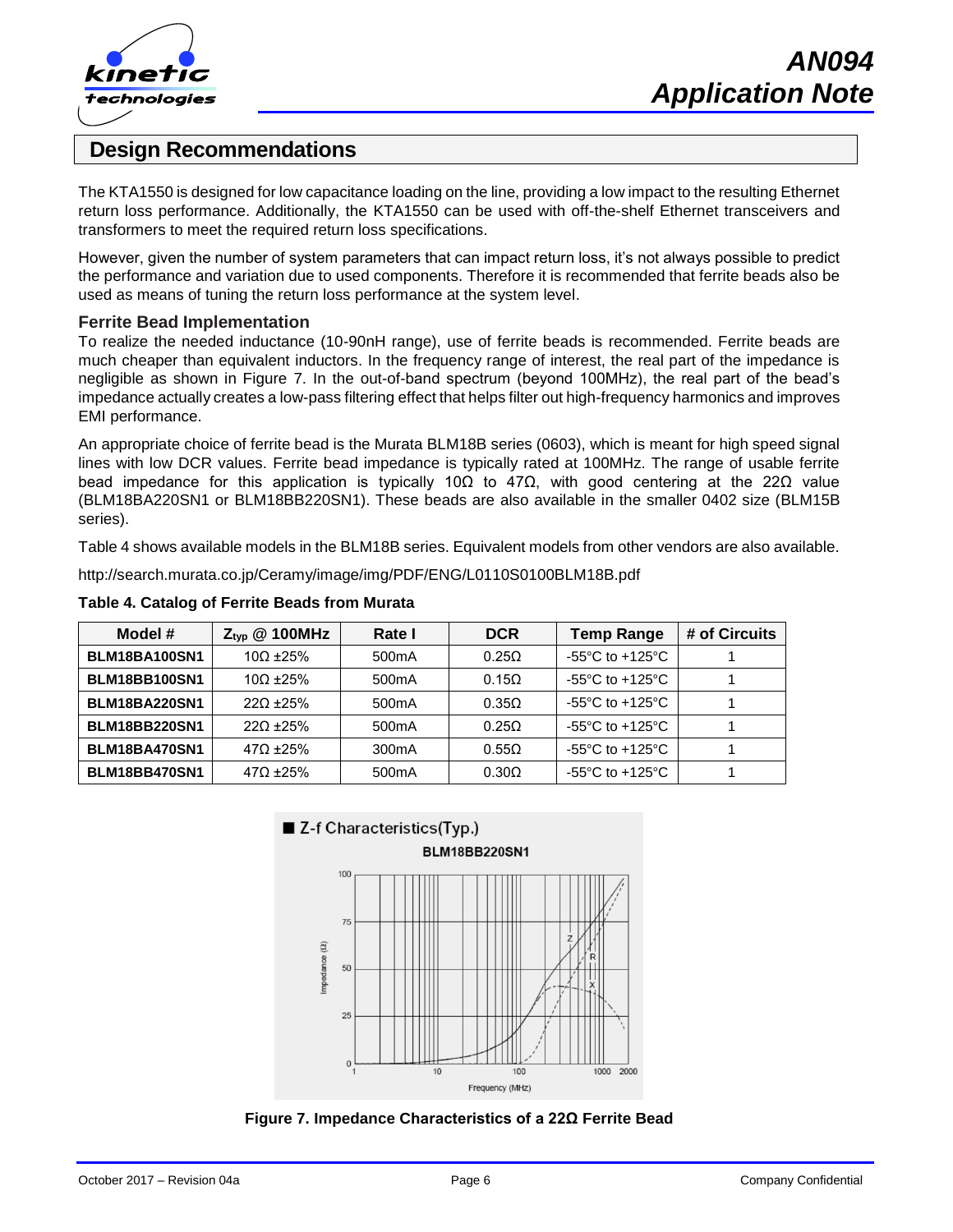

There are two additional considerations associated with the use of Ferrite beads:

- The use of ferrite beads creates a low-pass filter (with 3-db cutoff frequency beyond 100MHz pass-band) that can help remove some of the high frequency harmonics from transmission on the UTP. This can improve EMI performance of the system.
- The use of ferrite beads can marginally slow down rise/fall time of the Ethernet signal. But for the values of ferrite bead considered here this will typically be in the 100pS range. Given the 3-5nS rise/fall time requirements in Ethernet Template, this will have a minimal impact.

### **Design Guide**

Based on the above analysis, here is a consolidated design recommendation for designing an Ethernet media interface to meet return loss requirements.

- 1. Place all MDI signal path components on the same board side to avoid pcb vias. Vias cause impedance discontinuity and can impact return loss. If vias can not be avoided, match the number and position of vias on each member within the MDI signal pair. This is more of an issue for GbE that has a more stringent return loss requirement. Note that the KTA1550 package is designed to allow through routing that eliminates via drops.
- 2. Use a controlled impedance, microstrip traces with solid ground under signal traces. Each of the MDI differential ("+" and "-") traces should have a 50-ohm characteristic impedance to ground, 100 ohms between each other, and trace lengths matched within 50 mils.
- 3. Place the components as close together as mechanically possible to minimize differential signal lengths. Always place the Ethernet termination resistors ( $50\Omega$ ) very close to the transceiver.
- 4. Use a transformer as recommended by the transceiver vendor. Transformers with chokes on the line side (towards the RJ45) will have better return loss performance. However please review the transceivertransformer compatibility guide provided by the transceiver vendor to make sure such transformer is usable.
- 5. Place recommended ferrite beads on the differential signals between KTA1550 and the Ethernet transceiver. Locate the ferrite beads near the transceiver, after the Ethernet termination resistors.
- 6. In the lab test for return loss, pulse template, and high frequency EMI noise to fine-tune the value of ferrite bead. For better EMI performance, use the largest ferrite bead (within a 10-47Ω range) that allows the system to pass return loss and does not impact the pulse template. Note that if the layout is really compact, ferrite beads may not be needed and can be replaced with a  $0Ω$  stuff option or designed out in a later board rev.
- 7. For GbE: spacing between the channels controls the inductive crosstalk and should be at least twice the spacing between the members of each pair in a channel.

### **Summary**

Meeting return loss templates is not always trivial due to the complex nature of the impedance network between the RJ45 connector and the Ethernet termination impedance on the board.

The KTA1550 provides low-capacitance loading on the line and therefore will have a have low impact on Ethernet return loss. Given the many unknown variables and parameters it is recommended to use ferrite beads as part of the design. The beads provide the ability to fine-tune the return loss and high-frequency EMI performance of the system.

These guidelines will give system designers a quick path to meet Ethernet return loss requirements without requiring a custom transformer design or board re-layout.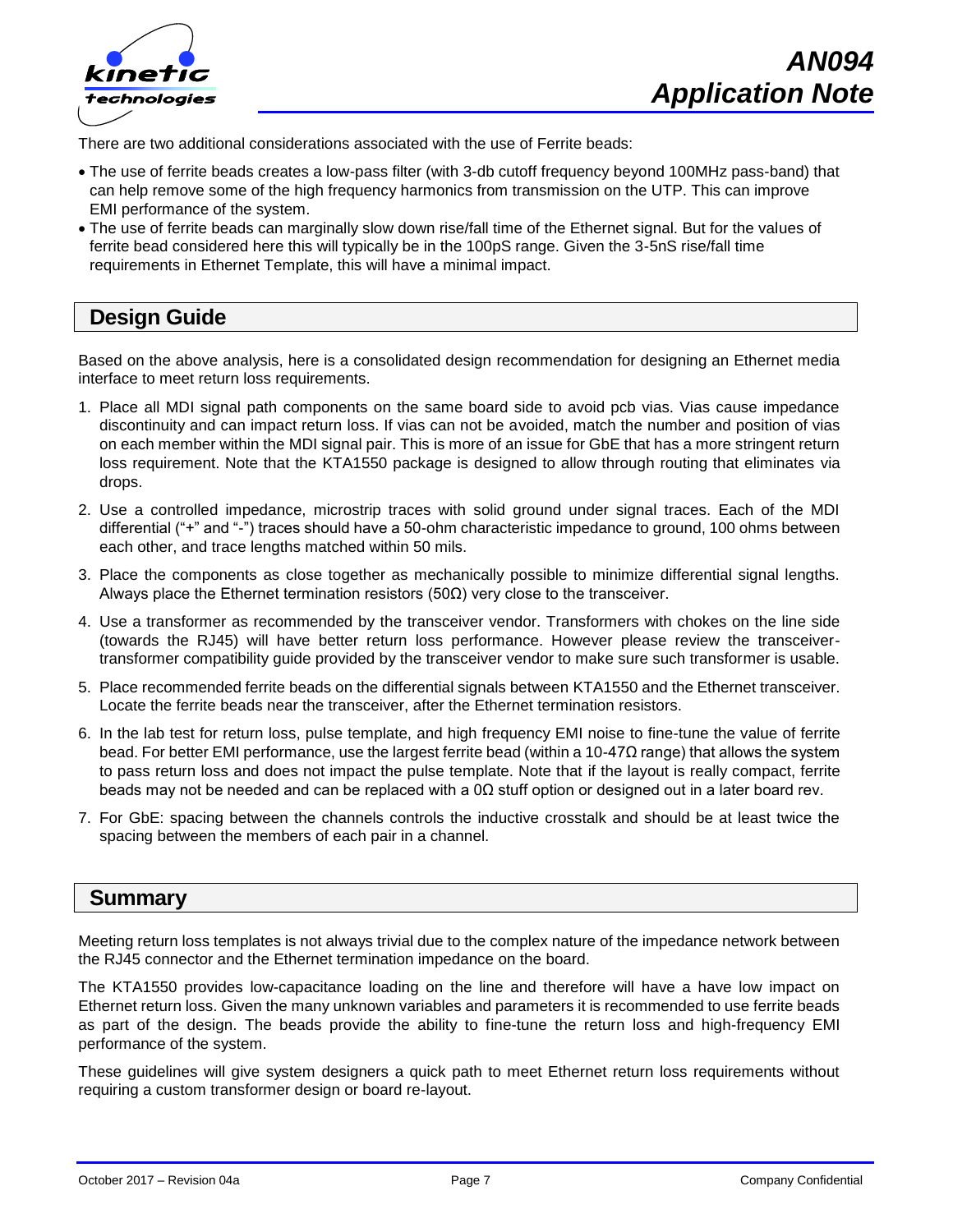

# **Appendix: Recommended Application Schematics**

### **FE Reference Schematic**

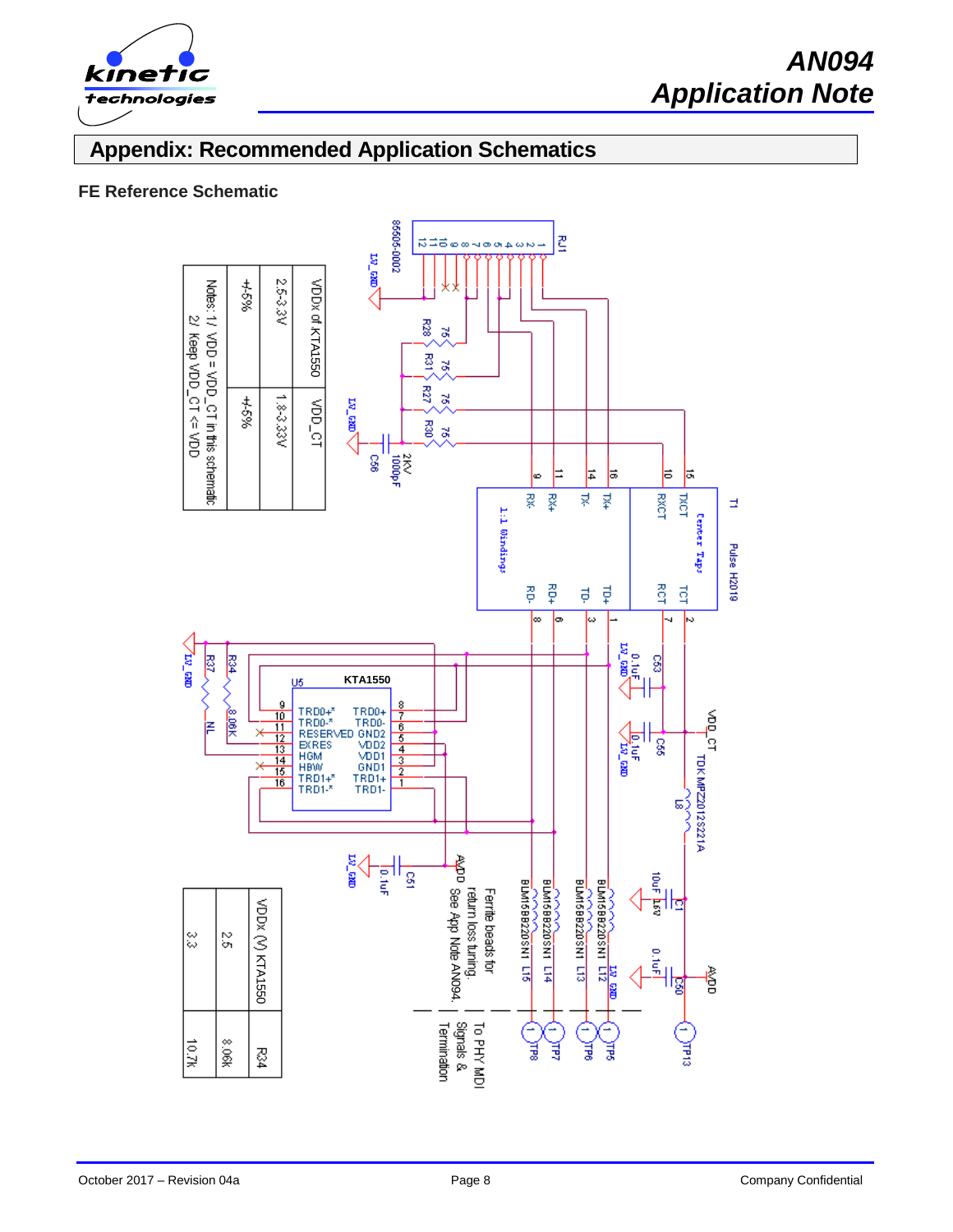

### **GbE Reference Schematic**